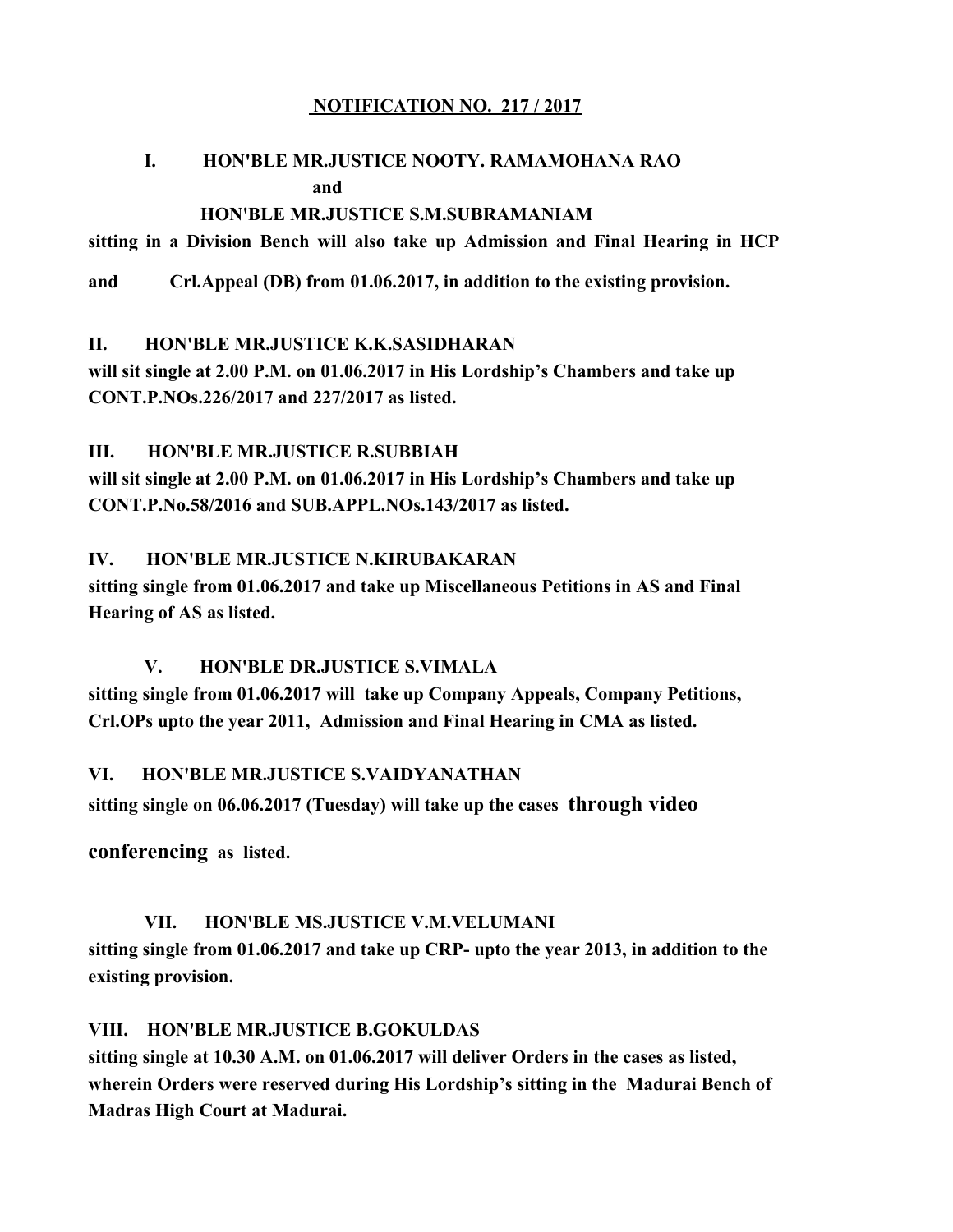## **IX(a).HON'BLE MR.JUSTICE V.PARTHIBAN**

**sitting single from 01.06.2017 and take up CS- All stages (including connected Original Application & Application thereto and also including Undefended Board & Framing Issues stage, from the year 2014 Original Petitions (other than Arbitration Matters) as listed.**

**(b). Urgent matters in CS-all stages (including connected Original Applications & Applications thereto and also including Undefended Board & Framing Issues stage, CS-Trade Mark, Patents & Copyrights Act- of the year 2011 to 2013, TOS & OMS and Insolvency Petitions also will be listed before HON'BLE MR.JUSTICE V.PARTHIBAN from 01.06.2017 to 14.06.2017.**

# **X. HON'BLE DR.JUSTICE ANITA SUMANTH**

**will sit single from 01.06.2017 and take up CS-Trade Mark, Patents and Copyrights Act-from the year 2014, Arbitration Matters including petitions under Section 11 and Specially Ordered matters as listed.**

**XI. HON'BLE MR.JUSTICE T.RAVINDRAN is not sitting in Court from 01.06.2017 to 14.06.2017.**

# **XII. HON'BLE MR.JUSTICE P.VELMURUGAN**

**sitting single at 2.00 A.M. on 01.06.2017 in His Lordship's Chambers in the Madurai Bench of Madras High Court at Madurai will deliver Judgment in the cases as listed, wherein Judgment were reserved during His Lordship's sitting in the Principal Seat at Madras.**

# **XIII. HON'BLE MR.JUSTICE RMT.TEEKAA RAMAN**

**sitting single at 2.00 P.M. on 01.06.2017 in His Lordship's Chambers will deliver Judgment in SA(MD).NOs.678, 325/2006 as listed, wherein Judgment were reserved during His Lordship's sitting in the Madurai Bench of Madras High Court at Madurai.**

# **XIV. HON'BLE MR.JUSTICE N.SATHISH KUMAR**

**will sit single from 01.06.2017 and take up Admission and Final Hearing in CBI & Prevention of Corruption Act cases (Crl.A, Crl.RC., Crl.OP and WP(Crl.PC) and Crl.Appeal of the years 2010 and 2011-All stages as listed.**